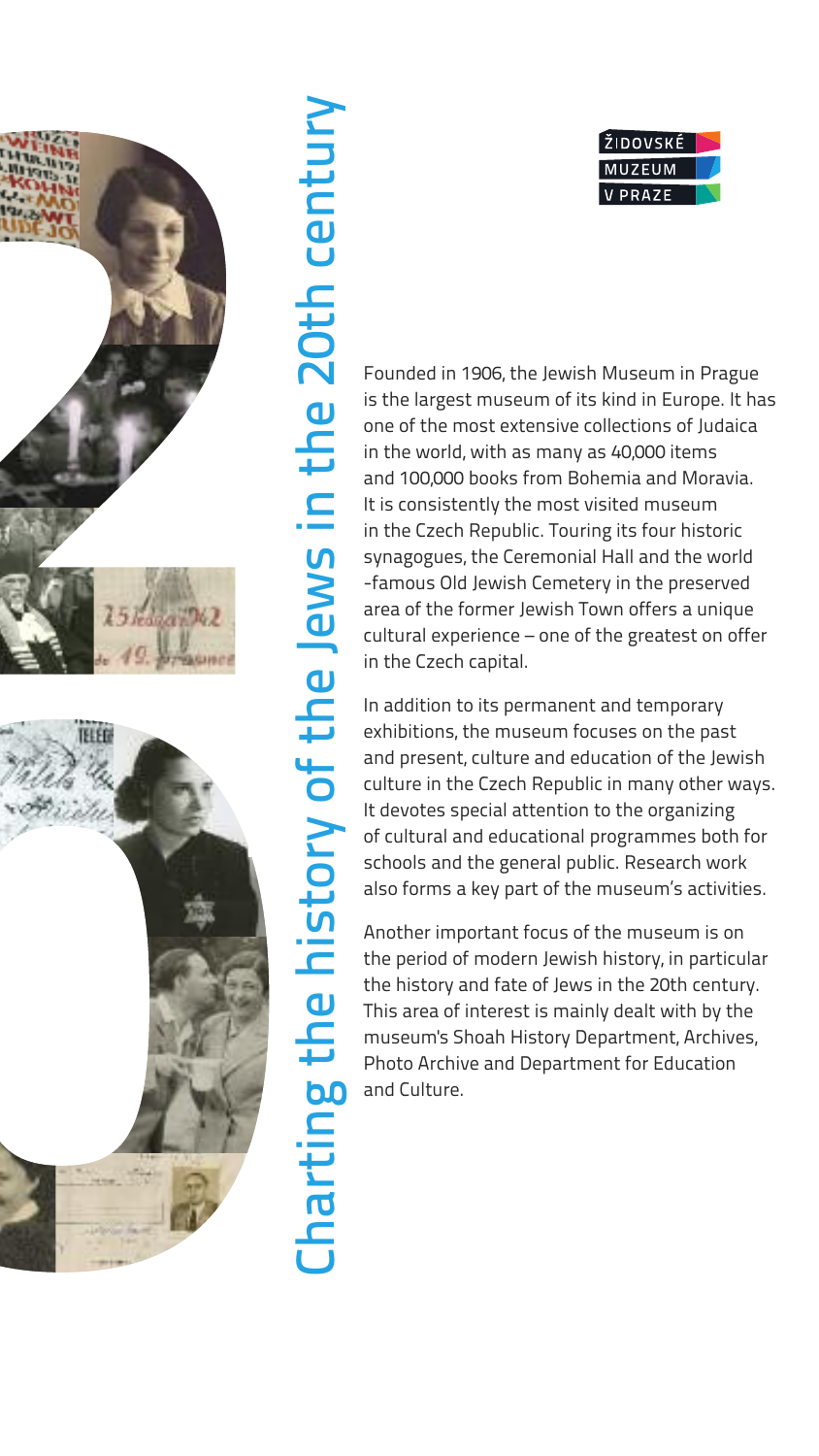# Exploring the history of the Shoah

The museum's **Shoah History Department** focuses on the study of written and photographic documents relating to the Second World War period and the Holocaust. The core of the Archives are the **Terezín** Collection and the **Persecution Documents,** which contain a large amount of various materials (official documents, the estates of Terezín prisoners, literary works, music scores, diaries, albums, magazines, etc.). We also manage the personal papers of the prominent Jewish composer **Gideon Klein** and the violin virtuoso **Egon Ledeč,** among others.







1/ The names of Shoah victims in Pinkas Synagogue.

2/ Hugo and Elsa Brauner in May 1936. The Brauner family papers were donated to the museum by Shosh Dub from Israel.

3/ Elsa Brauner with her daughter Shosh in 1937.

All of our collections are being continually expanded and we still welcome gifts and loans from individuals and institutions. We are focusing intensively on the **digitization** and **editing** of archive materials. In 2013 we made the Terezín Collection available **online,** providing access to one of the main sources for the study of the history of the Terezín ghetto. In the future we would like to continue providing documents and collections on the internet. (http://collections.jewishmuseum.cz)

The Shoah History Department provides research **information and services** to the general public and specialists alike from throughout the world. Each year we complete hundreds of research tasks, provide consultations (in person and in writing) and supply information about Shoah victims and survivors. We have an alphabetical digital database and a family card index of Jews deported from the Protectorate of Bohemia and Moravia. Our staff also oversee the systematic care of the **Pinkas Synagogue Memorial to the victims of the Shoah from Bohemia and Moravia.** We make ongoing amendments and additions to the information about victims and provide photographs of victim's names when requested.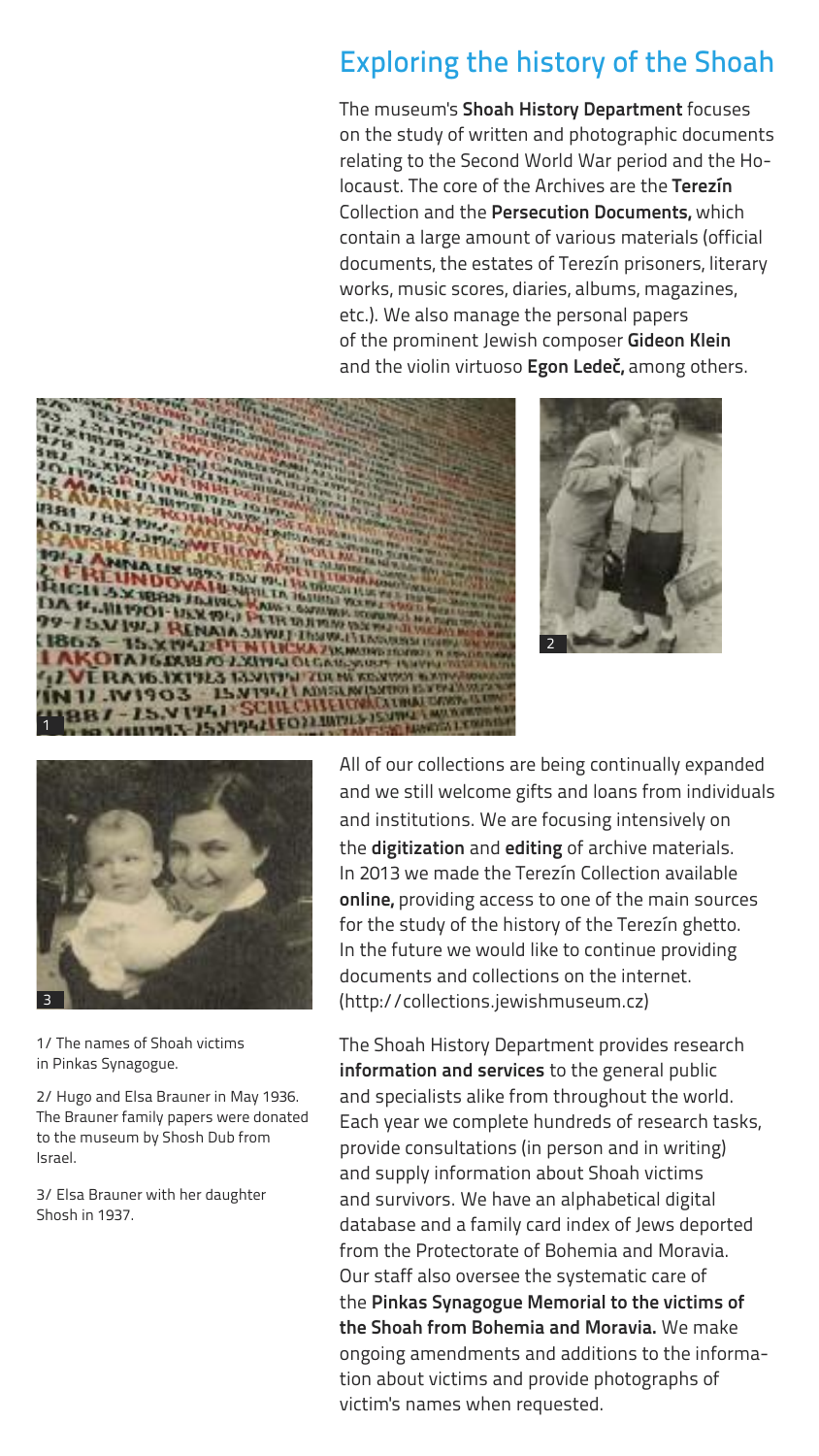#### Looking after archive materials

The museum's **Archives** mainly comprises material relating to the individual Jewish religious communities of Bohemia and Moravia. Also kept here are the holdings of certain Jewish associations and organizations, as well as a collection of personal papers. The core of the Archives comprises material dating from before 1945. The extant records of Jewish communities that were re-established after the Second World War are also being collected. We are also seeking to obtain personal papers and family archives that contain documents, photographs and testimonies of survivors from after 1945.





4/ Ivana Beranová at the Prague Jewish Community Hanukkah celebration in 1957.

5/ Photograph from Terezín, 1958 (seated from left: rabbis Emil Davidovič, Richard Feder, Gustav Sicher and Bernhard Farkaš.

6/ Shoah History Department staff member Pavla Neuner with Tom Kolisch, looking through archive documents and family photographs that he has donated to the museum.



## Listening to survivors and witnesses

The history of the Jews in the 20th century is also helping to chart the museum's oral history project, as part of which we have been recording **interviews with survivors and witnesses** since 1990. Our aim is to preserve Jewish memory and to establish the Jewish experience as part of Czech collective memory.

We take sound or picture recordings of the interviews at places chosen by the interviewees who are later given transcripts for authorization. The interviews cover not only the Shoah period but also the postwar experiences of the first and second generations. Our collection of interviews also include photographs and other material from family archives that document the recalled memories.

At present, the Oral History Collection has more than **1,300 testimonies** and is the largest of its kind in the Czech Republic. This material is of use to the research community and the general public, for publication or exhibition purposes, and for putting together educational materials.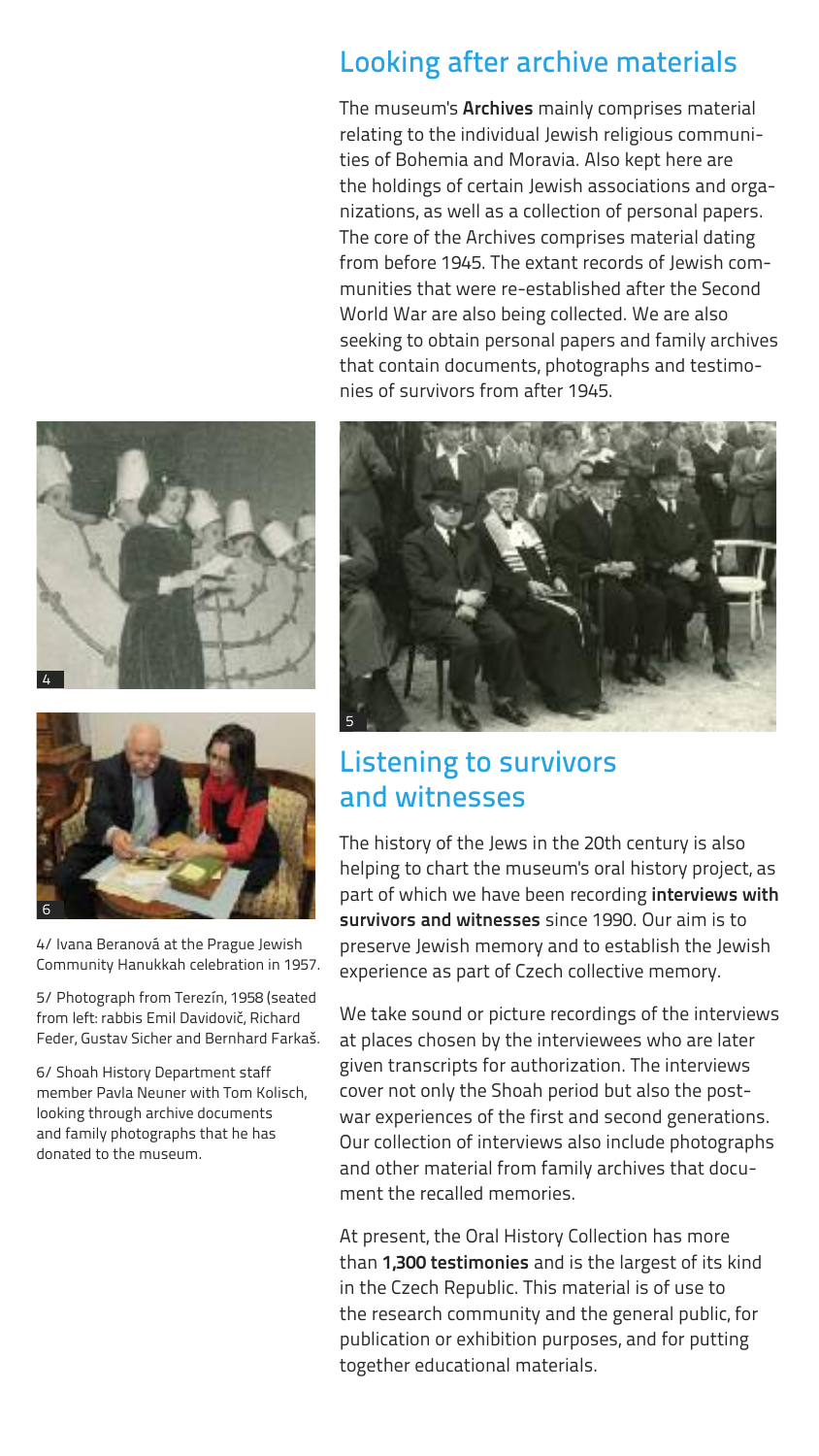## Documenting the past in photographs

The Jewish Museum in Prague has several tens of thousands of **photographs,** many of which document the life and work of the Prague Jewish Religious Community under the administration of the Nazi authorities. We also have photographs from the Terezín ghetto and other concentration camps, as well as post-war photographs provided by survivors and witnesses. There are also interesting collections of photographs of Jewish localities in Bohemia and of the museum's holdings. We will be continually adding these photographs to our online catalogue.

We also have a unique collection of several hundred portrait photographs of war-time staff at the Prague Jewish Community and of their relatives. As there was a lack of accurate information about the people depicted in these photographs, we launched **The unKnown** project a few years ago in order to determine their identities (http://collections. jewishmuseum.cz).





7/ Photo of Zuzana Gutmann, a Prague Jewish Community employee during the war who was identified in The unKnown project.

8/ Prague Jewish Community employees sorting confiscated books, 1942-1944.

9/ Disinfecting confiscated apartments owned by Jews, 1942-1944

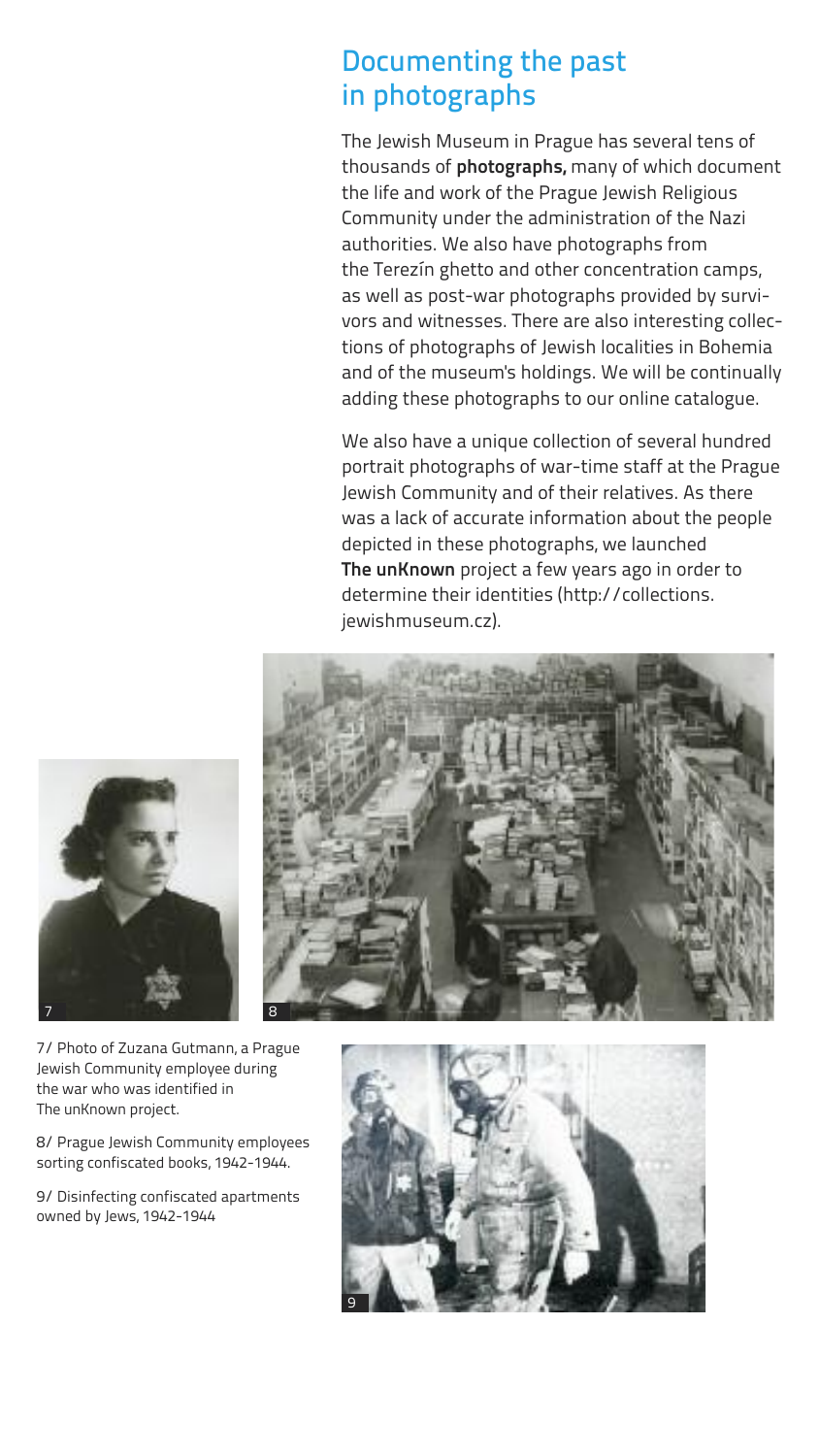## Preparing exhibitions

We have been contributing to a number of **travelling and permanent exhibitions** on the history of the Jews in the 20th century. The 2003 exhibition Silenced Tones featured newly acquired material from the estates of the distinguished composers **Gideon Klein** and **Egon Ledeč.**

The 2004 exhibition *Long-lost Faces* marked the culmination of the successful project *Help Search for Neighbours who Disappeared.* As part of this project, we contacted the public through a series of media appeals for assistance in the search for documents relating to the lives of Bohemian and Moravian Jews before and during the Second World War. The response from the public was extraordinary. A number of people donated or lent a wide selection of rare material to the museum.





10/ From the exhibition *Truth and Lies: Filming in the Ghetto Terezín, 1942-1945.*

11/ From the exhibition *Since then I believe in fate / Transports of Protectorate Jews to the East, 1941-1942.*

In 2005, 2007 and 2010 the exhibition series *Since then I believe in fate / Transports of Protectorate Jews to the East, 1941-1942* focused on the ghettoes, concentration camps and death camps in the Nazioccupied countries of Estonia, Latvia, Belarus and Poland. In 2013 we collaborated with the National Film Archive in Prague on the exhibition *Truth and Lies: Filming in the Ghetto Terezín, 1942-1945*, which explores the history behind the making of Nazi propaganda films.

For a detailed list of our exhibitions, see http://www.jewishmuseum.cz/en/aarchive.htm.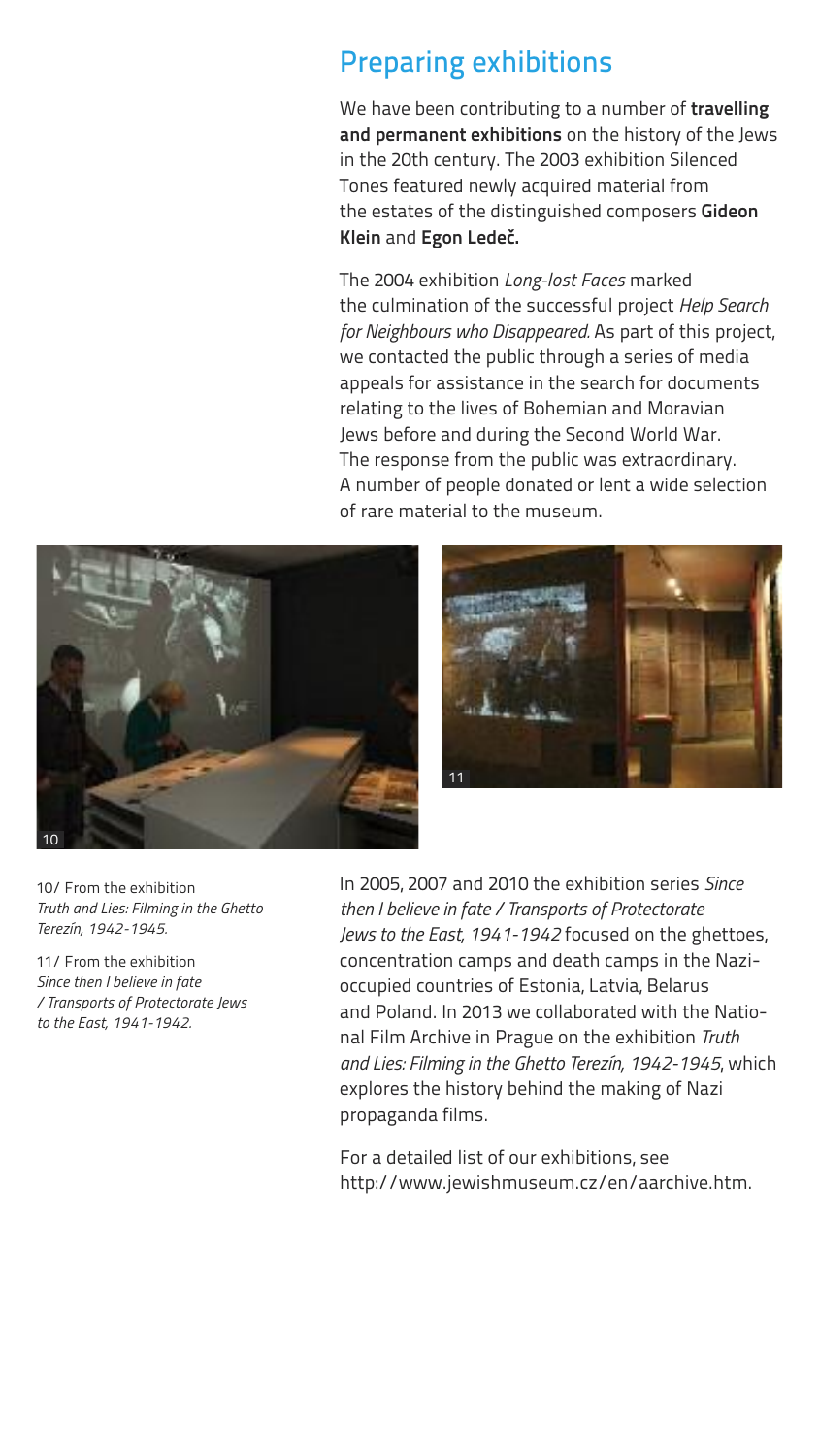#### Contributing to the education of pupils and students

As well as being of use to the research community and the general public, our archive documents also serve as educational material for Czech teachers and students dealing with the topics of the Shoah and Jewish life in Czechoslovakia before and after the Second World War. The Department for Education and Culture organizes various programmes for Czech schools and regular Q&A sessions with Shoah survivors.

In 2011-2013 the Department for Education and Culture, in co-operation with the Terezín Initiative Institute, carried out the educational project **Ours or Foreign? Jews in the Czech Twentieth Century.** More than **500 teachers and 26,000 pupils/students** of elementary and secondary schools have taken part in this project. In addition, we have published a large book of interviews that have been edited for educational purposes, as well as an extensive text on important yet neglected topics in 20th-century Czech Jewish history.



12/ An interactive seminar for teachers that was held in Pilsen in March 2013 as part of the educational project Ours or Foreign? Jews in the Czech Twentieth Century.

#### Project CZ.1.07/1.1.00/14.0089

The preparation of educational materials and the introduction of educational programmes relating to 20th-century Jewish history are co-financed by the European Social Fund and the State Budget of the Czech Republic.







INVESTMENTS IN EDUCATION DEVELOPMENT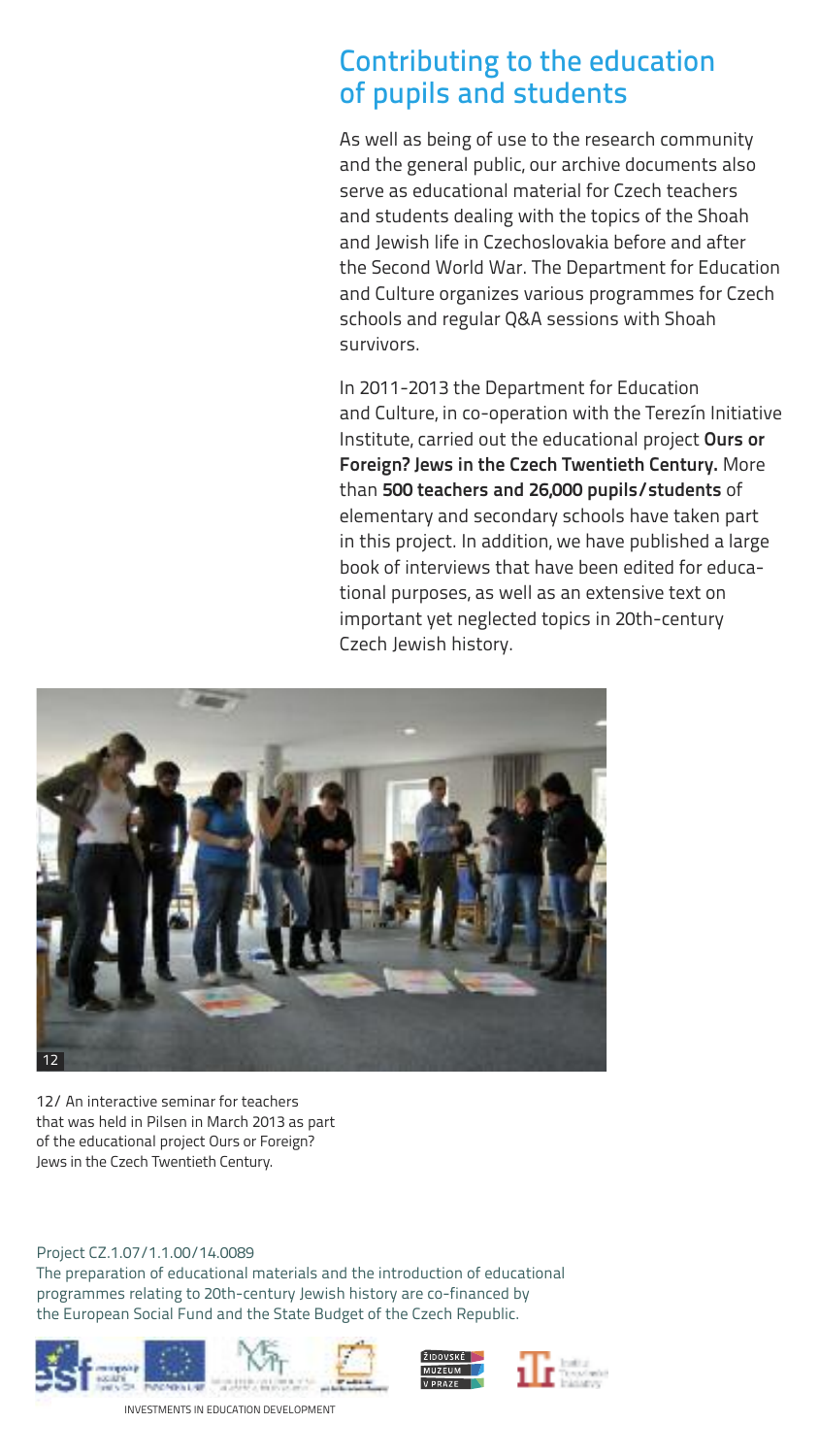# Opening up to the world

The Jewish Museum in Prague is involved in many international projects. Since the end of 2010, the Shoah History Department has been taking part in the **European Holocaust Research Infrastructure** (EHRI), a unique project that seeks to improve the accessibility of archive sources relating to the Shoah. This four-year project is funded by the European Union as part of the Seventh Framework Programme for Research, Technological Development and Demonstration. It is co-ordinated by the Dutch Institute for War, Holocaust and Genocide Studies (NIOD) and involves the contribution of 20 archives and research institutes from 13 countries in Europe and Israel, including Yad Vashem.

As part of the EHRI, the Shoah History Department is co-ordinating the sub-project **Trans-institutional Research Guides** which aims to bring together archive documents that are currently scattered across several archives in various countries. One of the guides is focused on the Terezín ghetto while the other deals with the topic of Jewish communities in the Czech lands, Austria and Hungary during the Second World War.



13/ Ruth Brössler in 1938. Material on loan from the daughter's family.

14/ A page from the diary of Ruth Brössler. Thirteen-year-old Ruth Brössler came to the ghetto with her parents and younger brother on 28 January 1942, arriving on Transport 'U' from Brno. In her diary she not only provides careful and remarkably observant chronological accounts of events associated with the life of the girls in the L410 barrack but also reflects on the reality of the surrounding adult world and ghetto life, and contemplates the future. Both of her diaries contain a number of drawings and documents that have been pasted in (e.g. her family's transport numbers, tuition confirmation), as well as notes by other people.